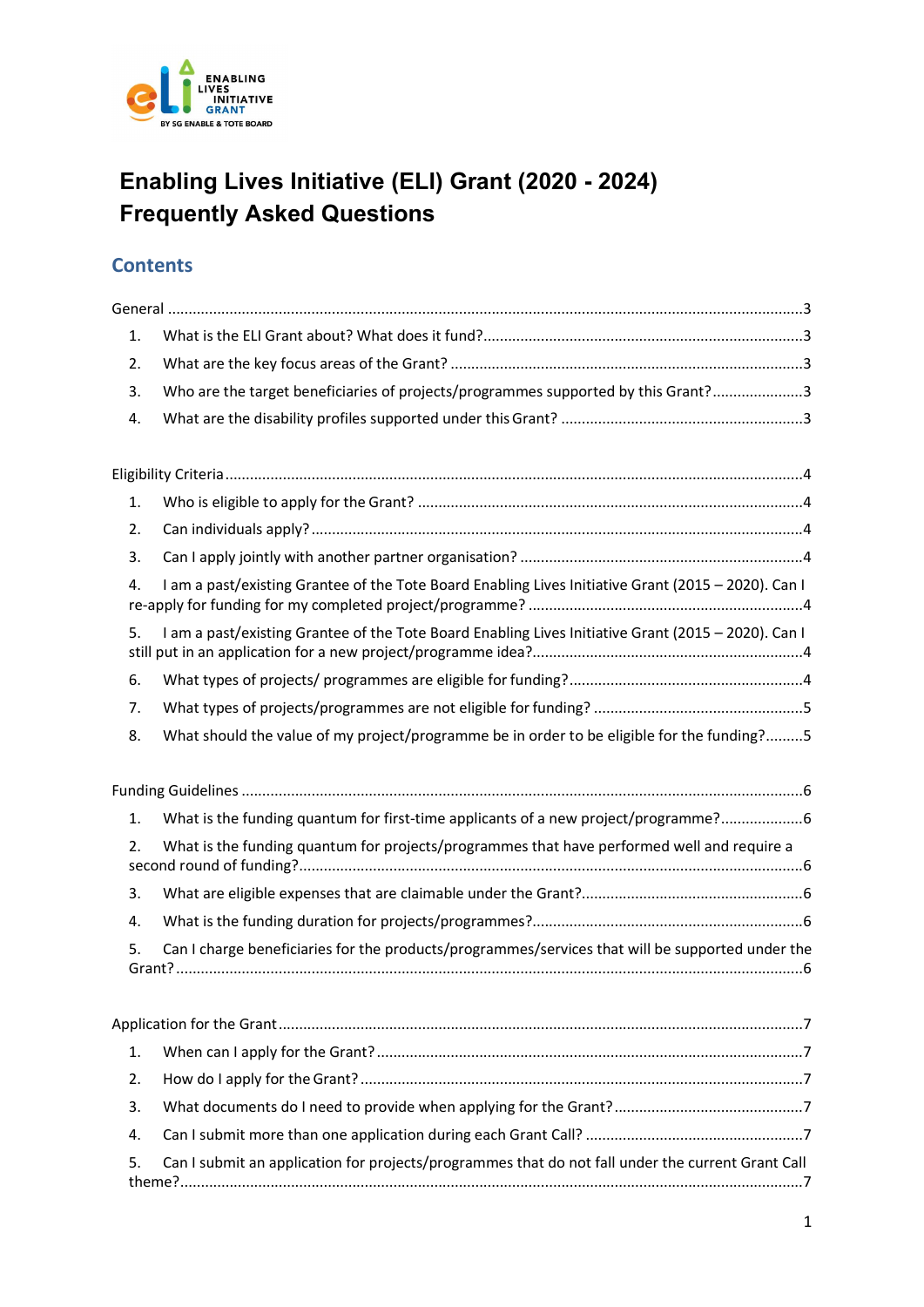

| 9. I was informed that my application is unsuccessful. Can I make an appeal for my application to be |
|------------------------------------------------------------------------------------------------------|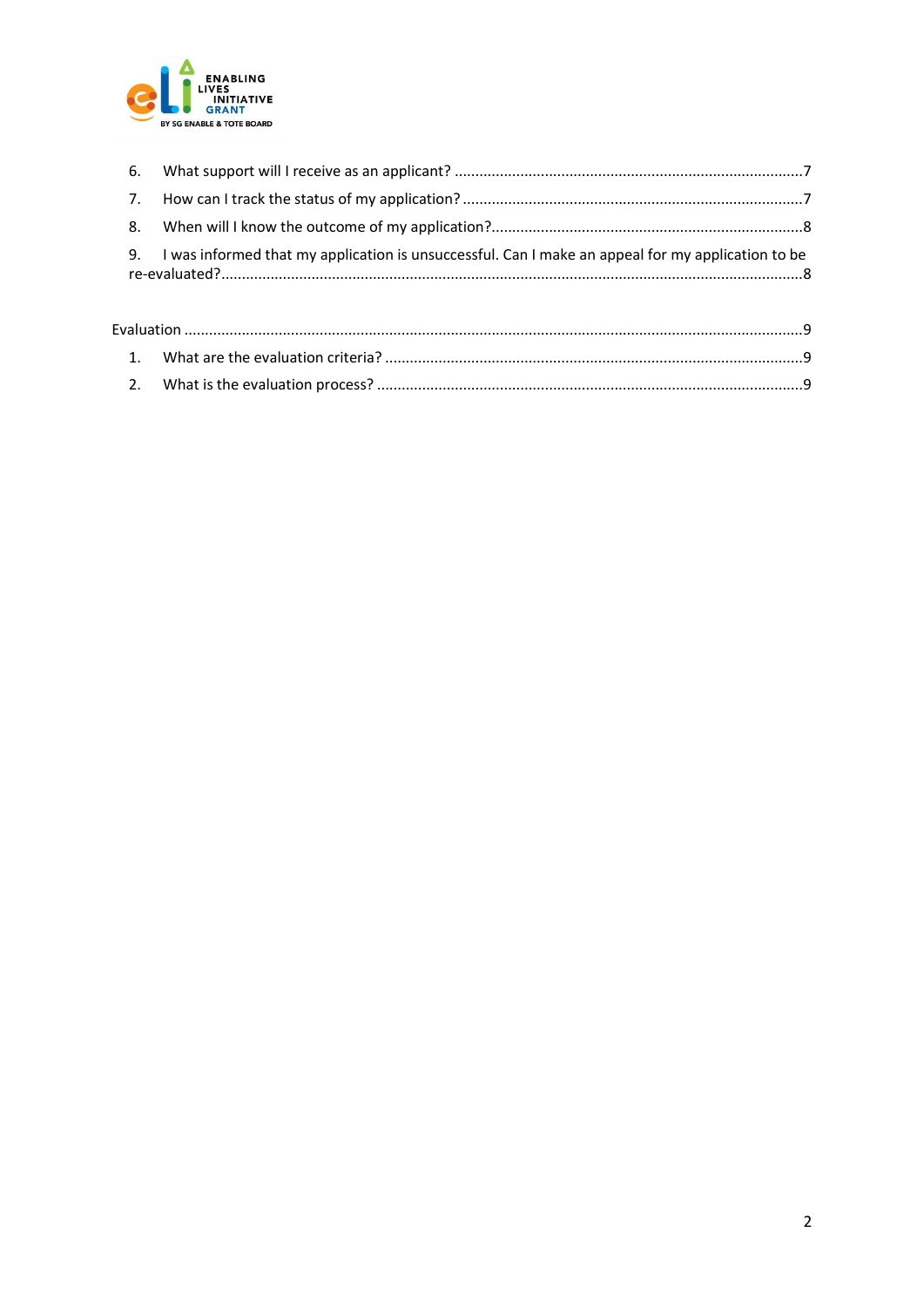

#### General

#### 1. What is the ELI Grant about? What does it fund?

The Enabling Lives Initiative (ELI) Grant is a renewed tranche of up to \$20 million in grants to bring together the best ideas from the community of non-profit organisations, social enterprises and innovators to create scalable, impactful innovations for persons with disabilities. The Grant is funded by Tote Board and administered by SG Enable.

The ELI Grant, formerly known as the Tote Board Enabling Lives Initiative Grant, was first launched in 2015. Since then, there have been 10 Grant Calls (with two thematic Grant Calls a year), with a total of over 40 projects supported under the first tranche (2015 – 2020).

The renewed tranche (2020 – 2024) remains relevant in spurring innovation to meet the needs of persons with disabilities, bringing together the community to improve the Quality of Life of persons with disabilities. The funding seeks to support the initial resource-intensive phase of embarking on projects<sup>1</sup> and programmes.

### 2. What are the key focus areas of the Grant?

The ELI Grant will focus on the following key areas:

Living Independently: Empower persons with disabilities to better manage life transitions and encourage greater levels of independence and self-sufficiency.

Realising Potentials: Enable persons with disabilities to thrive and have opportunities for meaningful employment and experiences by developing their skills and knowledge.

Connecting Communities: Engage the community to increase the accessibility of services, facilities and opportunities to create a more inclusive society.

### 3. Who are the target beneficiaries of projects<sup>1</sup>/programmes supported by this Grant?

The main target beneficiaries of the projects/programmes supported by the Grant are persons with disabilities. The Grant will consider all worthy projects, but priority will be given to projects that answer to the grant call theme.

#### 4. What are the disability profiles supported under this Grant?

The Grant funds projects/programmes that serve at least one of these 4 disability types:

- .1 Physical Disabilities
- .2 Sensory Disabilities (Visual Impairment and/or Deaf or Hard of Hearing)
- .3 Intellectual Disabilities
- .4 Autism

 $1$ Refers to development and adaptation of products, prototypes and toolkits, online platforms and applications.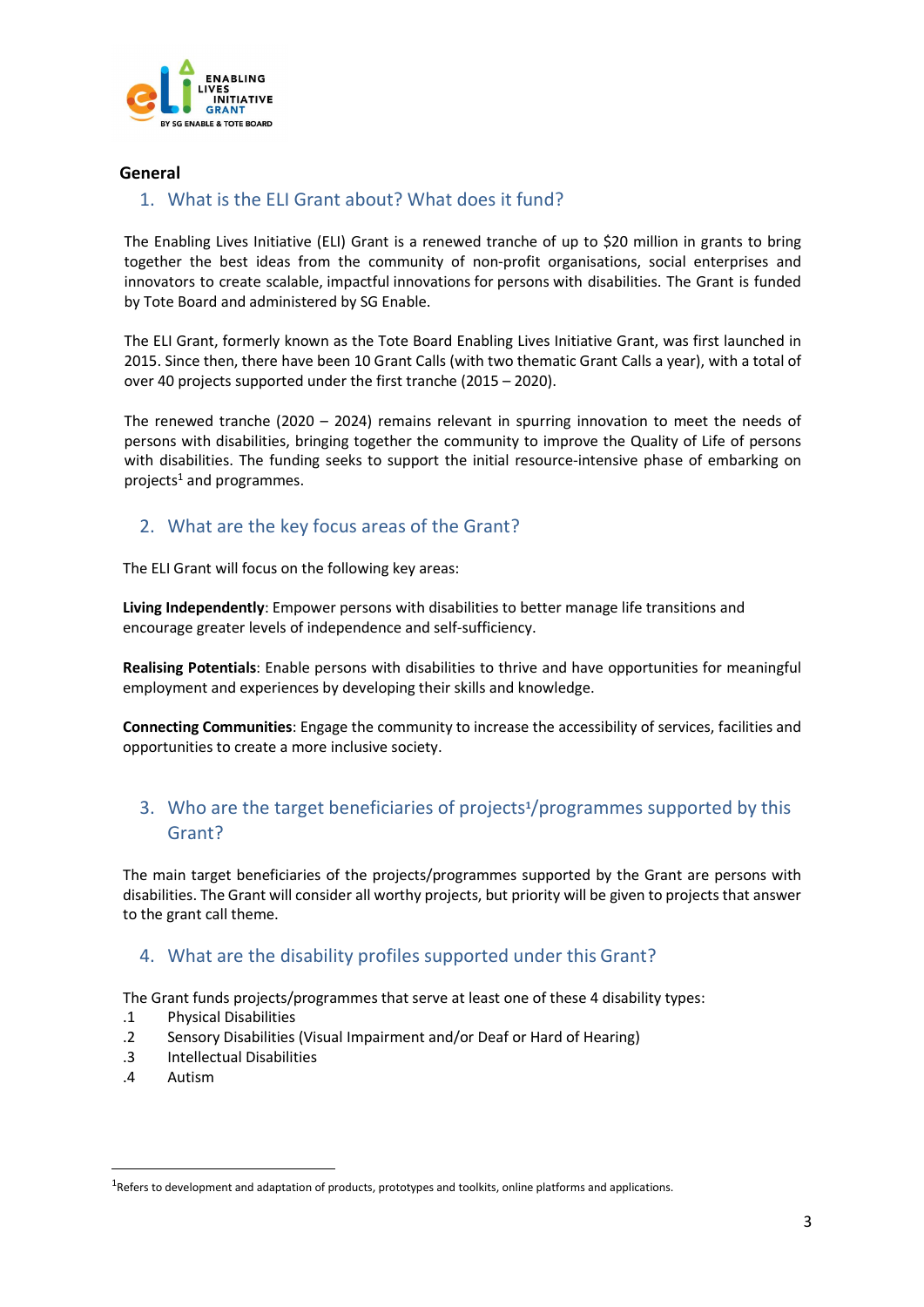

### Eligibility Criteria

#### 1. Who is eligible to apply for the Grant?

The Grant is open to all registered Social Service Agencies, Non-Private Hospitals, Social Enterprises (registered under Singapore Centre for Social Enterprise (raiSE)), Institutes of Higher Learning, Research Institutes and Commercial Entities. Commercial entities are to partner with at least one of the other entities to be eligible for the Grant.

### 2. Can individuals apply?

No. The Grant only accepts applications from registered Social Service Agencies, non-private Hospitals, Social Enterprises (registered under Singapore Centre for Social Enterprise (raiSE)), Institutes of Higher Learning, Research Institutes and Commercial Entities. Commercial entities are to partner with at least one of the other entities to be eligible for the Grant.

### 3. Can I apply jointly with another partner organisation?

Yes. In fact, applicants that seek collaboration and partnership with another organisation will be evaluated more favorably. There is no limit to the number of collaborators or partners in a single application. A single organisation can also be part of more than one application.

### 4. I am a past/existing Grantee of the Tote Board Enabling Lives Initiative Grant (2015 – 2020). Can I re-apply for funding for my completed project/programme?

Yes. We recognise some projects/programmes may require a longer germination period before they achieve longer-term sustainability. The ELI Grant supports a stepped-down funding of up to 70% cofunding for projects/programmes that have performed well and require a second round of funding.

The projects/programmes re-applying for funding must be completed by the time the Grant Call closes. Such applications will be evaluated with all other applications as part of the ongoing Grant Call. Only one repeat application is allowed per project/programme.

### 5. I am a past/existing Grantee of the Tote Board Enabling Lives Initiative Grant (2015 – 2020). Can I still put in an application for a new project/programme idea?

Yes. You can submit an application for a new project/programme even if you are already an existing grantee at the point of application. All good ideas are welcomed!

### 6. What types of projects/ programmes are eligible for funding?

The Grant funds new innovative ideas and supports scaling up of existing projects and programmes such as development and adaptation of products, prototypes and toolkits, online platforms and applications, and programmes and services.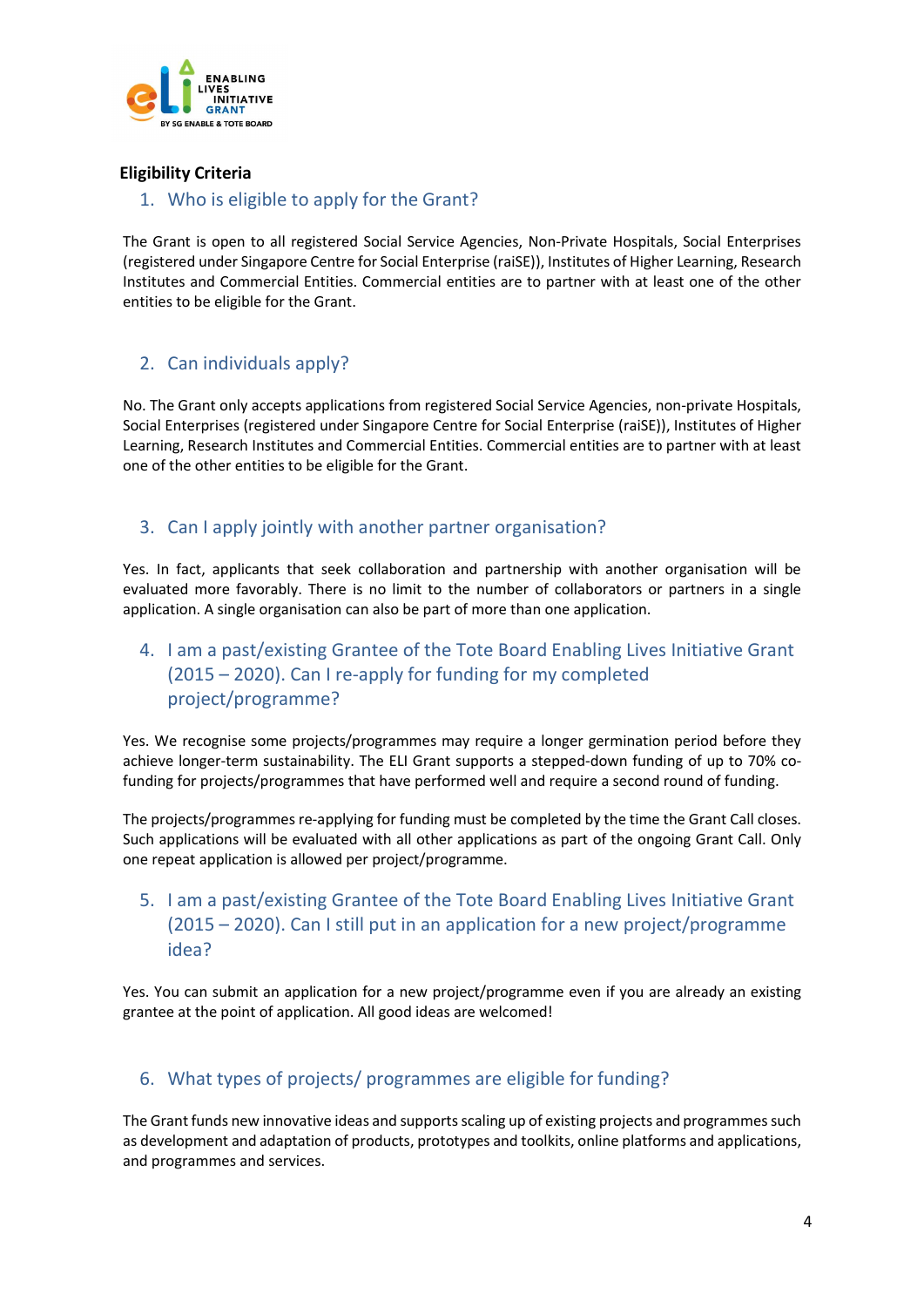

Projects/programmes that are solely research-based will not be supported unless the research serves to support the process required to deliver the final project/programme.

### 7. What types of projects/programmes are not eligible for funding?

Funding will not be extended to:

- Projects/programmes that do not benefit persons with disabilities in Singapore
- Projects/programmes that involves investments or are speculative activities/transactions
- Existing mainstream government projects/programmes or services
- Projects/programmes that are already receiving other funding from Tote Board
- Projects/programmes that do not directly benefit persons with disabilities (e.g. projects/ programmes that are solely research-based, or projects/programmes used solely for internal organisation capability-building)
- Projects/programmes that only benefit an individual
- Projects/programmes that promote a religion, or a certain political ideology or party
- Commercial projects/programmes that are solely for profit-making

### 8. What should the value of my project/programme be in order to be eligible for the funding?

All projects/programmes should be of a minimum value of \$80,000.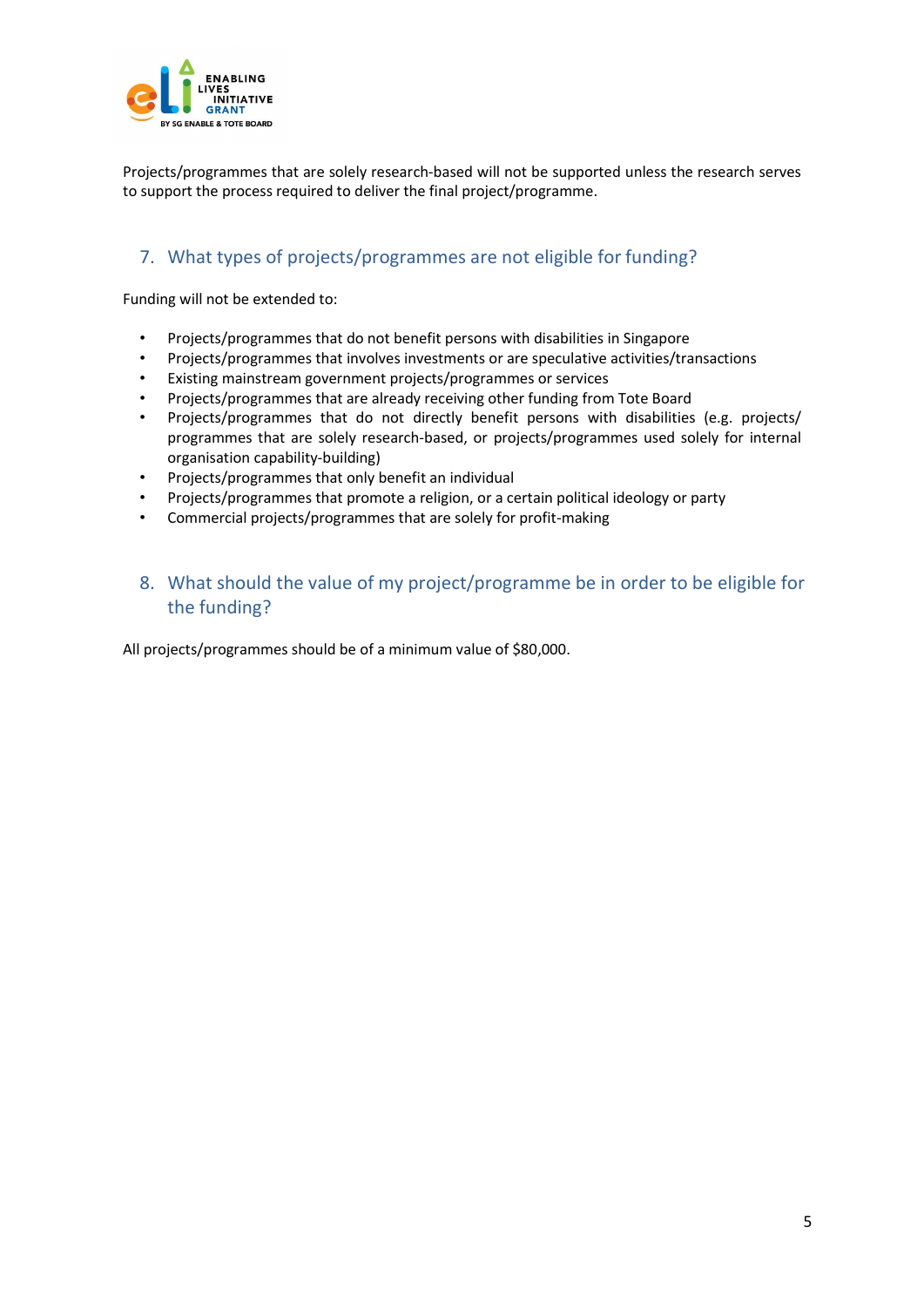

#### Funding Guidelines

### 1. What is the funding quantum for first-time applicants of a new project/programme?

The Grant will fund between 50% to 90% of the project/programme's eligible expenses. The final funding amount and components will be decided by the Evaluation Panel, and in some situations, Tote Board. Grant applicants are expected to co-fund, or seek other funding sources to cover the remaining expenses not covered by the Grant.

The final funding amount and funding components to be funded will be decided by the Evaluation Panel, and in some situations, Tote Board based on merits of the proposal and the applicant's organisation type.

### 2. What is the funding quantum for projects/programmes that have performed well and require a second round of funding?

The Grant will fund between 50% to 70% of the project/programme's eligible expenses. The final funding amount and funding components will be decided by the Evaluation Panel, and in some situations, Tote Board. Grant applicants are expected to co-fund, or seek other funding sources to cover the remaining expenses not covered by the Grant.

### 3. What are eligible expenses that are claimable under the Grant?

Eligible expenses for claims are costs directly related to project/programme development such as Expenditure on Manpower (EOM) and Other Operating Expenditure (OOE) such as marketing and outreach, equipment, software and consumables, third-party research and consultancy. Daily and recurring operating costs of the organisation and manpower costs that are not related to the project/programme or which would have been incurred regardless whether the project/programme is awarded, will not be funded.

### 4. What is the funding duration for projects/programmes?

All projects/programmes must be of a minimum duration of 1 year and up to a maximum of 3 years.

### 5. Can I charge beneficiaries for the products/programmes/services that will be supported under the Grant?

We generally discourage charging for products/programmes/services that are supported under this Grant. Subject to approval, applicants may charge a nominal fee for their project/programme. The fees charged must be kept affordable, and any revenue made should only be used towards payment of the project/programme's overheads and running costs as well as expenses not covered by the Grant.

Details of the pricing model, income derived from such fees charged and what it will be used for will have to be declared in project/programme progress reports.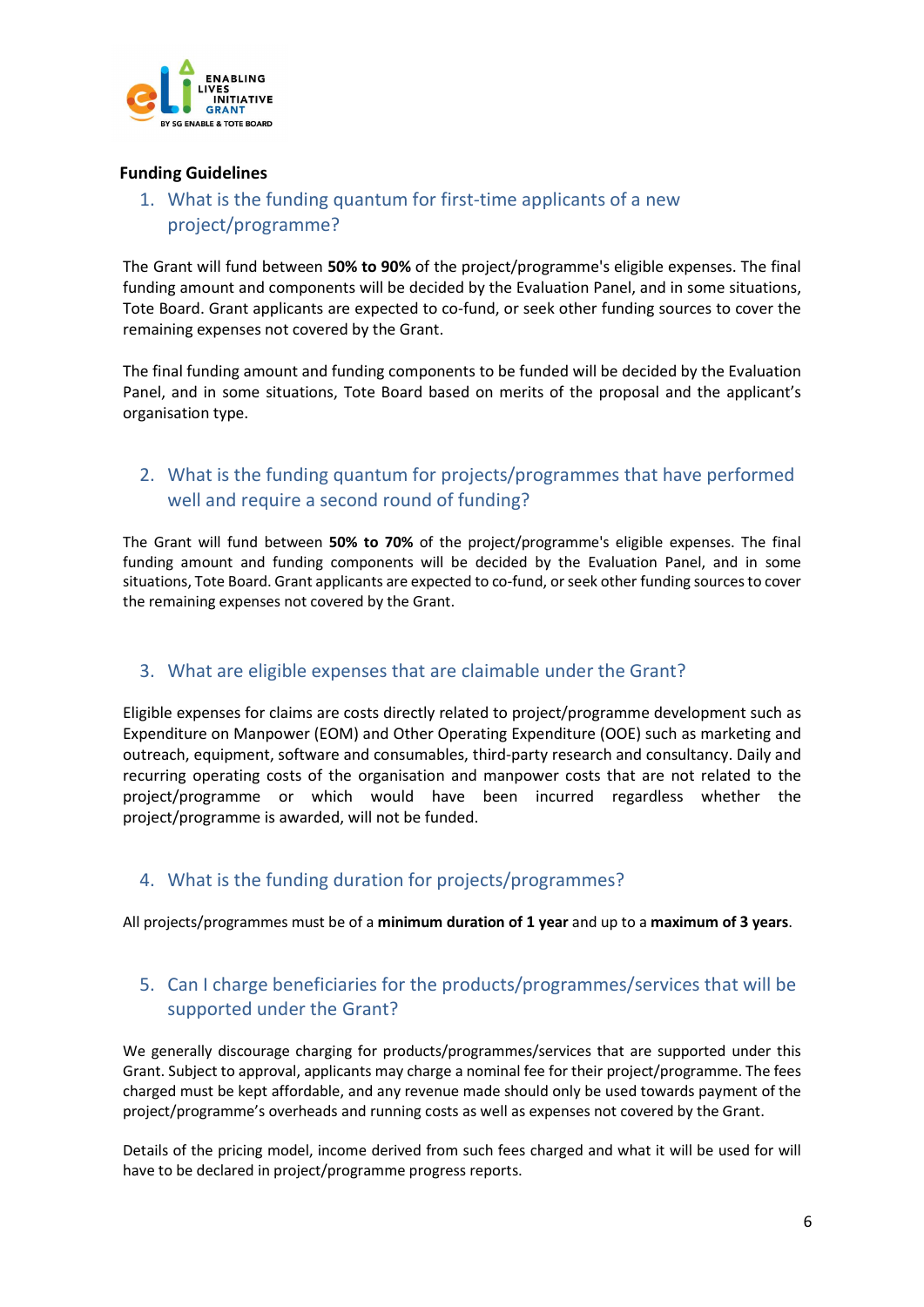

### Application for the Grant

1. When can I apply for the Grant?

Applicants can put in an application when a Grant Call opens. Please check the Enabling Lives Initiative Grant website at https://www.eli-Grant.sg for all Grant Call schedules.

### 2. How do I apply for the Grant?

Applicants can download the application form from the Enabling Lives Initiative Grant website (https://www.eli-Grant.sg). The completed application form and supporting documents are to be submitted by email to eli-Grant@sgenable.sg with subject title: ELI Grant Call <Number> Application -<Project/ Programme Name> by <Organisation's Name>.

### 3. What documents do I need to provide when applying for the Grant?

Applicants must complete the prescribed application form. Additional documents or information may be required for submission after the projects/programmes have been shortlisted.

### 4. Can I submit more than one application during each Grant Call?

Yes. There is no limit to the number of applications one can put in. However, applicants are strongly encouraged to focus their efforts on developing their project/programme idea, and to put up a strong proposal. Each application should also be of a different project/programme idea.

### 5. Can I submit an application for projects/programmes that do not fall under the current Grant Call theme?

Yes, applications that do not fall under the current Grant Call theme will still be accepted. However, priority will be given to applications that fall under the current theme.

#### 6. What support will I receive as an applicant?

A briefing is typically held to share with applicants the intent and mission of the Grant, as well as the theme and problem statement of the current Grant Call. The session also aims to provide a platform for ideation and cross-fertilisation of possible solutions between sector and non-sector players and for collaboration amongst stakeholders.

#### 7. How can I track the status of my application?

Applicants will be updated periodically on the status of their application via email or telephone by the ELI Grant Team.

Applicants can also write to eli-grant@sgenable.sg with their enquiries.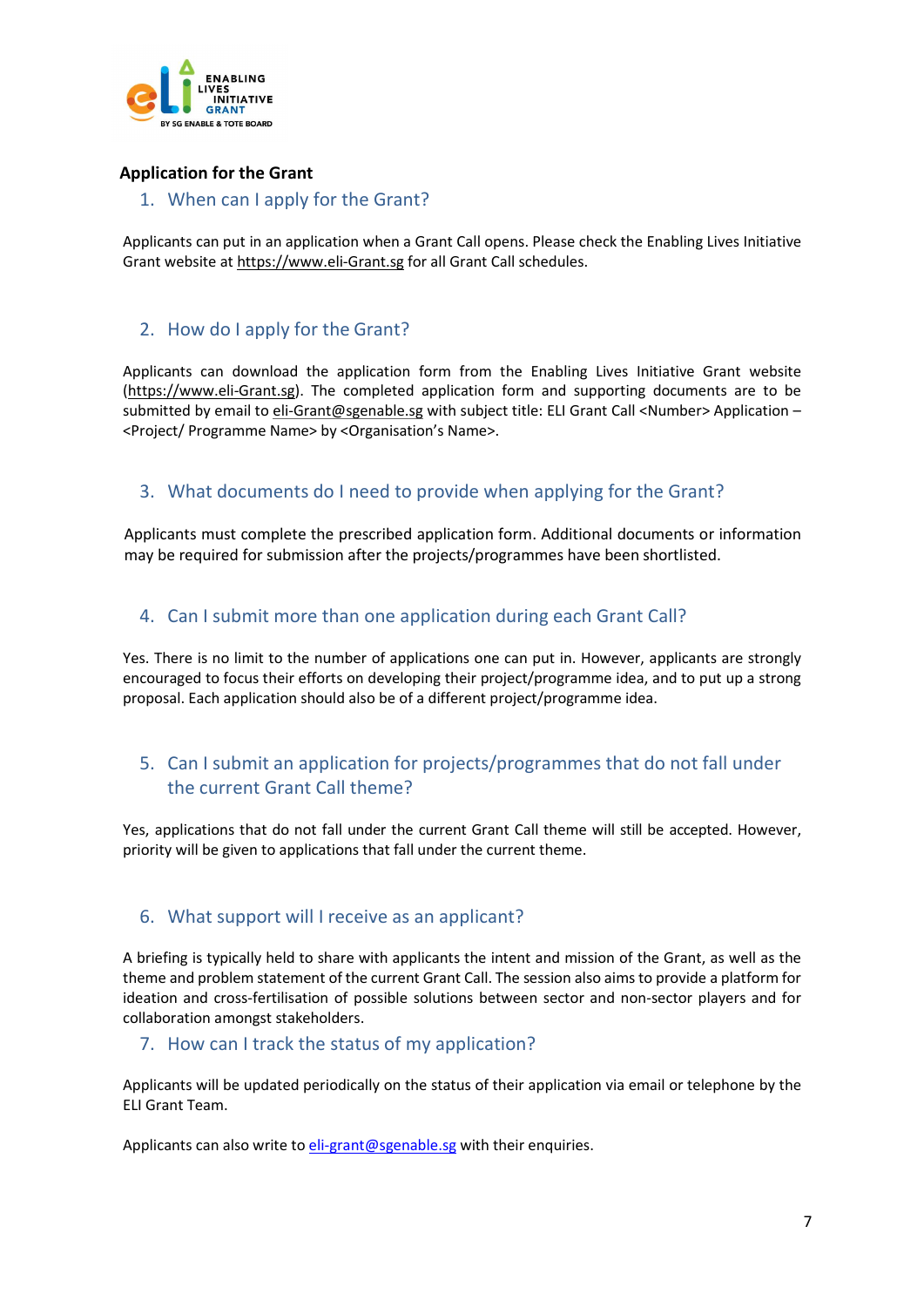

### 8. When will I know the outcome of my application?

Applicants will be notified of the outcome of their applications approximately three to six months after the Grant Call closes.

### 9. I was informed that my application is unsuccessful. Can I make an appeal for my application to be re-evaluated?

There is no appeal process for unsuccessful applications. However, applicants are welcome to submit their revised proposals in the subsequent Grant Calls.